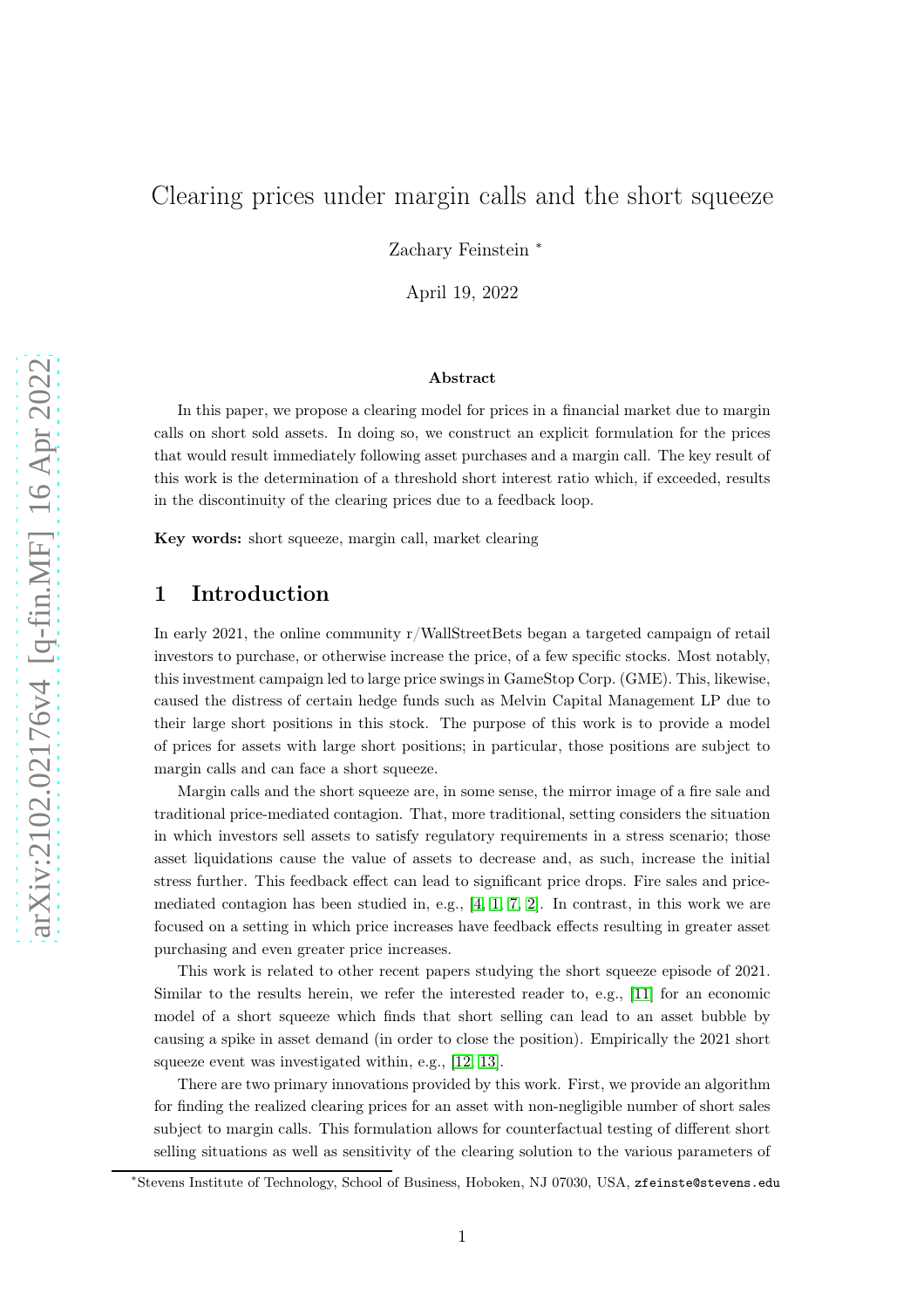the system. Analytical results are provided in the specific case of a linear inverse demand function. Second, as a direct consequence of this analytical formulation, we find a threshold short interest ratio which determines whether margin calls lead to a short squeeze and a resultant discontinuity in the clearing prices. As such, this threshold short interest ratio can be used to determine unstable market configurations. This threshold can be utilized by investors who wish to target heavily short sold assets; similarly regulators can utilize such a result to determine short selling constraints that promote the tradeoffs between market efficiency and price stability.

The organization of this work is as follows. In Section [2,](#page-1-0) we provide background information on short selling and a simple model for margin calls on such obligations. This is extended in Section [3](#page-2-0) in which we determine the prices which clear a financial market with external investors and the possibility for margin calls on short sold assets. Section [4](#page-3-0) considers the implication of these clearing prices. In particular, a threshold short interest ratio is determined below which the prices are continuous with respect to the actions of external investors but above which prices can jump. This model is then tested against data from early 2021 in two case studies of stocks targeted by the online community r/WallStreetBets in Section [5;](#page-5-0) a final speculative case study is presented for a stock that is heavily short sold at the time of this writing. The proofs of all results are provided within the appendix.

### <span id="page-1-0"></span>2 Margin calls on short sales

Notationally, let  $S > 0$  be the total shares short sold by some financial institution at the initial price of  $\bar{p} > 0$ . On these shares, the institution has posted an initial margin of  $M = (1 + \alpha_0)S\overline{p}$  for some  $\alpha_0 > 0$ ; that is, the short selling institution must post all proceeds from the original sale of the asset as well as an additional  $\alpha_0$  proportion in cash. Within the United States, this initial margin is set at  $\alpha_0 = 50\%$  by Federal Reserve Board Regulation T. This margin is to guarantee that the short selling institution will honor its agreement to return the  $S$  assets at some future date. For simplicity, we will assume that there is no interest charged on the short selling firm for borrowing the S shares.

As prices change from  $\bar{p}$  to p, the short selling institution must guarantee that they retain at least  $(1 + \mu)Sp$  in the margin account. This level  $\mu \in (0, \alpha_0)$  is called the maintenance margin. Within the United States, this maintenance margin is set at  $\mu \geq 25\%$  (see, e.g., Federal Reserve Board Regulation T). For the purposes of this work, we ignore the possibility of the firm withdrawing holdings from the margin account as the prices drop. Therefore, the margin account is unaffected so long as  $M \ge (1 + \mu)Sp$ .

There are two basic ways in which the short selling institution may satisfy this maintenance margin when  $M < (1 + \mu)Sp$ :

- (i) the firm can post additional cash in the amount of  $[(1+\mu)Sp-M]$ <sup>+</sup> so that the margin account satisfies the maintenance margin; or
- (ii) the firm returns  $\Gamma$  shares of the asset so that  $M \ge (1+\mu)(S-\Gamma)p$ , i.e.,  $\Gamma := [S-\frac{M}{(1+\mu)p}]^+$ as the minimal required shares to return.

Within this work we assume that the firm chooses to solely return shares rather than post additional cash as it has the lower cost as  $\Gamma p = [Sp - \frac{M}{1+\mu}]^+ \leq [(1+\mu)Sp - M]^+$ .

Remark 2.1. The proposed clearing model presented below can be adjusted to account for the firm to both post cash and return shares simultaneously to satisfy the margin requirement. Specifically, any posted cash can be included in the margin account  $M$  which is then used to determine the resulting assets purchased and clearing prices.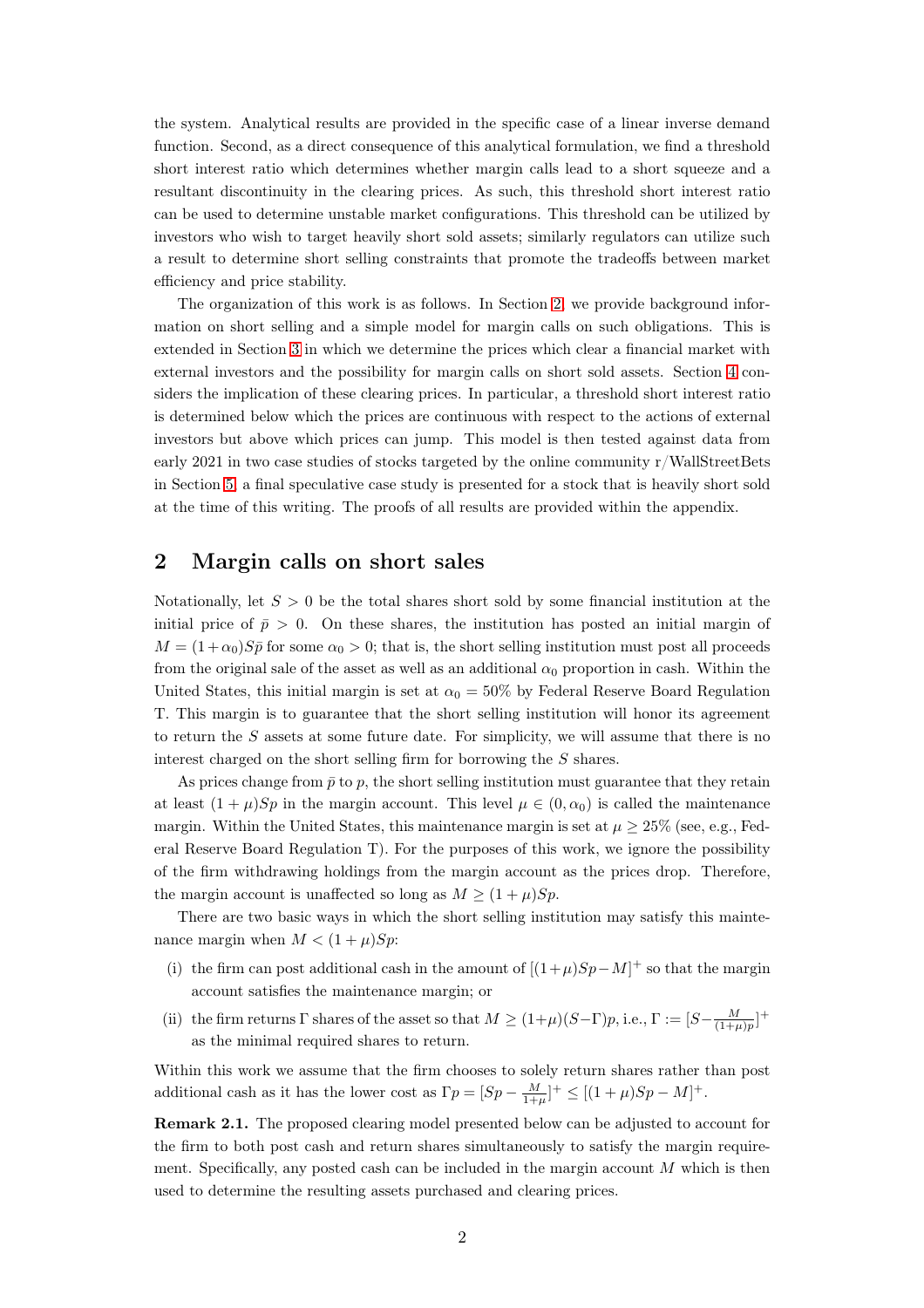### <span id="page-2-0"></span>3 Clearing prices

As introduced in the prior section, as prices rise the margin requirements may require a firm that has short sold assets to purchase assets back. Within this section, we are interested in the dynamics that prices take. In particular, we are interested in how prices rise with asset purchases – notably such constructions will not depend on which market participant is transacting. As utilized within the fire sale literature, we will consider an inverse demand function for this purpose, i.e., if  $x \geq 0$  assets are purchased in the financial market then the resulting price is  $f(x)$ .

<span id="page-2-5"></span>**Assumption 3.1.** The inverse demand function  $f : \mathbb{R}_+ \to \mathbb{R}_{++}$  is a twice differentiable, strictly increasing, and concave function with  $f(0) = p_0 > 0$ . Furthermore, we assume this initial price  $p_0$  is high enough so that  $(1 + \mu)Sp_0 \leq M$ , i.e., no margin call occurs without *outside interventions; for notation let*  $\alpha = \frac{M - Sp_0}{Sp_0} \in [\mu, \infty)$ , *i.e.*,  $M = (1 + \alpha)Sp_0$ .

<span id="page-2-3"></span>Example 3.2. Throughout this work, we will often consider a linear inverse demand function to demonstrate the specifics of the provided model. That is, if  $x \geq 0$  assets are purchased in the financial market then the resulting price is:

$$
f(x) := p_0(1 + bx)
$$

for market impact parameter  $b > 0$ . This linear inverse demand function is prominently utilized in the fire sale literature; we refer the interested reader to, e.g., [\[10,](#page-7-7) [5,](#page-7-8) [9\]](#page-7-9).

Before continuing, we wish to summarize notation utilized in this work. In particular, we consider all values in physical units of assets and cash. That is, S provides the total number of shares of the asset that have been sold short. We wish to highlight that, in practice, the number of short sold shares is often normalized by the average daily volume  $[ADV]$   $V > 0$ ; this ratio  $s := S/V$  is often called the "short interest ratio" or the "days-to-cover ratio." The current margin account is given by  $M = (1 + \alpha)Sp_0$ . Finally, the external capital purchases are provided in cash valuation and denoted by C.

With the external capital purchases  $C > 0$ , and the possibility of asset purchases to satisfy the margin requirements, the price  $p$  must satisfy the clearing equation

<span id="page-2-2"></span>
$$
p = f\left(\frac{C}{p} + \left[S - \frac{M}{(1+\mu)p}\right]^+\right). \tag{1}
$$

That is, the price must satisfy an equilibrium with the number of assets being purchased externally to the short selling institution  $(C/p)$  and those purchased to satisfy the margin requirements ( $[S - \frac{M}{(1+\mu)p}]^+$ ). The following proposition guarantees there exists some clearing price. In fact, as provided in Lemma [3.4](#page-2-1) below, there exists a realized clearing price for which we can give an explicit formulation.

### <span id="page-2-4"></span>**Proposition 3.3.** There exists some clearing price  $p \in [p_0, f(C/p_0 + S)]$  satisfying [\(1\)](#page-2-2).

Now, we wish to consider an explicit construction for a clearing price  $p^*$  of [\(1\)](#page-2-2) which is realized in the sense that no assets are purchased that are not forced to occur. As such, this clearing price can be constructed as the result of the fictitious margin call notion (akin to the fictitious default algorithm of [\[6,](#page-7-10) [14\]](#page-7-11)) or a tâtonnement process (as in, e.g., [\[8,](#page-7-12) [9\]](#page-7-9)).

<span id="page-2-1"></span>**Lemma 3.4.** There exists a unique clearing price  $p^*$  to [\(1\)](#page-2-2) satisfying the following algorithm: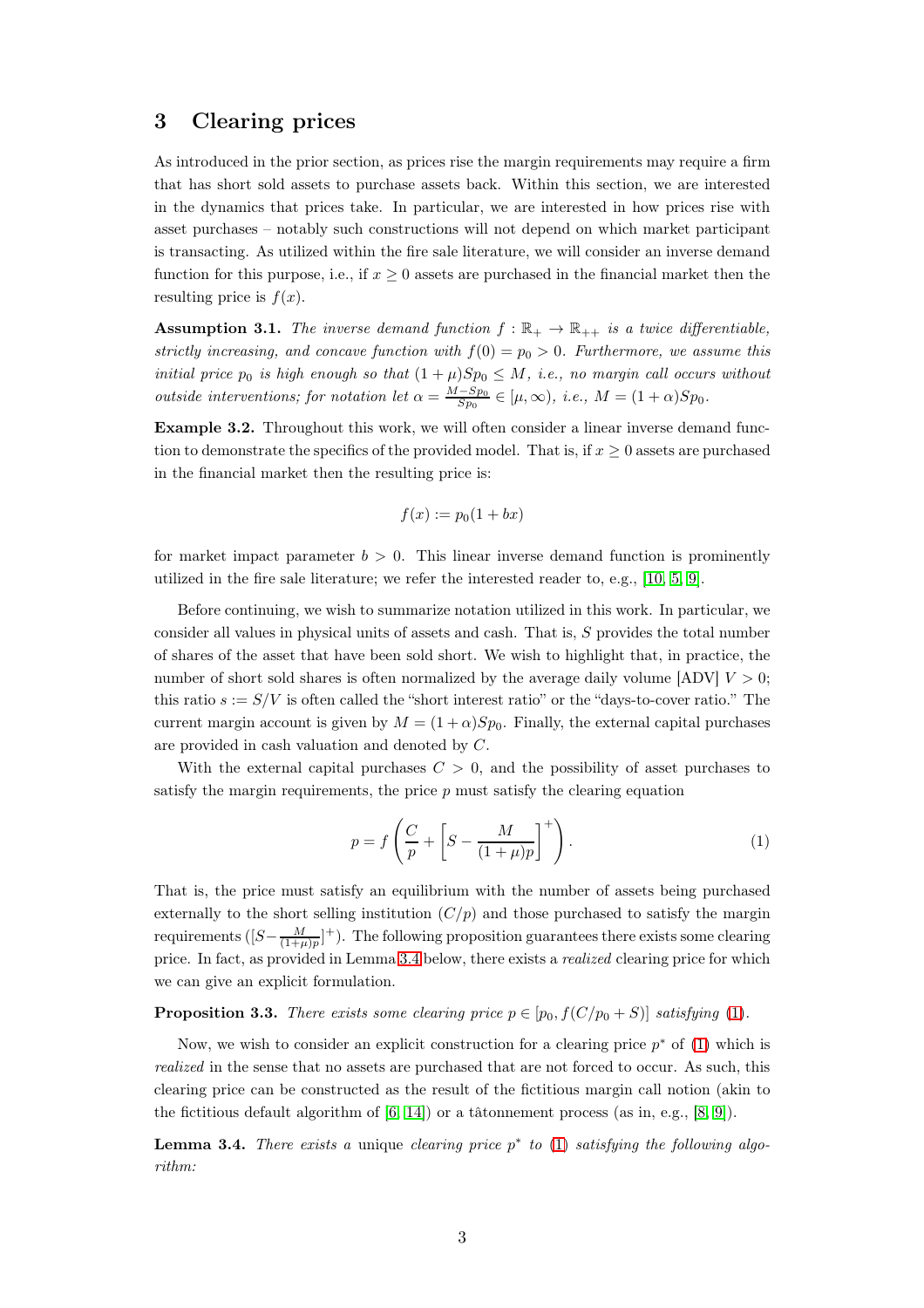- (i) determine the unique positive price assuming no margin call is required, i.e.,  $p^* =$  $f(\frac{C}{p^*})$  with  $p^* > 0$ ;
- (ii) if  $(1 + \mu)Sp^* \leq M$  then terminate and report  $p^*$ ;
- (iii) if  $(1 + \mu)Sp^* > M$  then determine the unique price resulting in a margin call, i.e.,  $p^* = f(S + \left[ C - \frac{M}{1+\mu} \right] / p^*)$  with  $(1+\mu)Sp^* > M$ .

Furthermore, no margin call is required if and only if

<span id="page-3-1"></span>
$$
C \le \frac{(1+\alpha)p_0}{1+\mu} f^{-1} \left( \frac{(1+\alpha)p_0}{1+\mu} \right) =: C^*.
$$
 (2)

The threshold  $C^* > 0$  defined in [\(2\)](#page-3-1) provides the amount of external capital purchases necessary to trigger a margin call. Within that formulation,  $\frac{1+\alpha}{1+\mu}p_0$  is exactly the price point such that the margin call is triggered. Notably, these thresholds do not depend on the number of short sold shares S but only on the relative amount of margin posted  $\alpha$  and the maintenance margin  $\mu$ .

Example 3.5. Consider the linear inverse demand function of Example [3.2.](#page-2-3) The unique clearing price  $p^*$  to [\(1\)](#page-2-2) constructed from the algorithm of Lemma [3.4](#page-2-1) takes value:<sup>[1](#page-3-2)</sup>

$$
p^* = p_0 \times \begin{cases} \frac{1 + \sqrt{1 + 4bC/p_0}}{2} & \text{if } C \leq C^* := \frac{p_0}{b} \frac{1 + \alpha}{1 + \mu} \left[ \frac{\alpha - \mu}{1 + \mu} \right] \\ \frac{1 + bS + \sqrt{(1 + bS)^2 + 4b[C - \frac{M}{1 + \mu}]/p_0}}{2} & \text{if } C > C^*. \end{cases}
$$
(3)

To conclude our discussion of the clearing prices, we wish to consider the sensitivity of these prices  $p^*$  on the external capital purchases  $C$  and the number of short sold shares  $S$ . In doing so, within this proposition, we only study the cases where  $C \neq C^*$ ; that is, we only study the sensitivity of the clearing prices when (strictly) no margin call is required or when there is a margin call. The setting in which  $C = C^*$  is studied in depth within Section [4](#page-3-0) below.

<span id="page-3-3"></span>**Proposition 3.6.** Consider the clearing price  $p^*$  constructed as in Lemma [3.4](#page-2-1) and assume  $C \neq C^*$ . Then  $p^*$  is nondecreasing in the external capital purchases C and the number of short sold shares  $S$  with sensitivities:

$$
\frac{\partial}{\partial C}p^* = \begin{cases} \frac{f'(\frac{C}{p^*})}{p^* + \frac{C}{p^*}f'(\frac{C}{p^*})} & \text{if } C < C^* \\ \frac{f'(S + [C - \frac{M}{1 + \mu}]/p^*)}{p^* + ([C - \frac{M}{1 + \mu}]/p^*)f'(S + [C - \frac{M}{1 + \mu}]/p^*)} & \text{if } C > C^* \end{cases} > 0
$$
  

$$
\frac{\partial}{\partial S}p^* = \begin{cases} 0 & \text{if } C < C^* \\ \frac{p^* - \frac{(1 + \alpha)p_0}{1 + \mu} \cdot f'(S + [C - \frac{M}{1 + \mu}]/p^*)}{p^* + ([C - \frac{M}{1 + \mu}]/p^*)f'(S + [C - \frac{M}{1 + \mu}]/p^*)} & \text{if } C > C^* \end{cases} \ge 0.
$$

### <span id="page-3-0"></span>4 The short squeeze

For the purposes of this section, we will focus solely on the clearing price constructed in Lemma [3.4.](#page-2-1) In particular, we will focus on the change in prices at the cutoff threshold for the margin call  $C^*$  as provided in  $(2)$ . We wish to highlight that the threshold for no margin calls to occur is independent of the size of the short sale as evidenced from the form of  $C^*$ .

<span id="page-3-2"></span><sup>&</sup>lt;sup>1</sup>The algebraic details of this computation are provided within Appendix A of the preprint version of this work available at <https://arxiv.org/pdf/2102.02176v3.pdf>.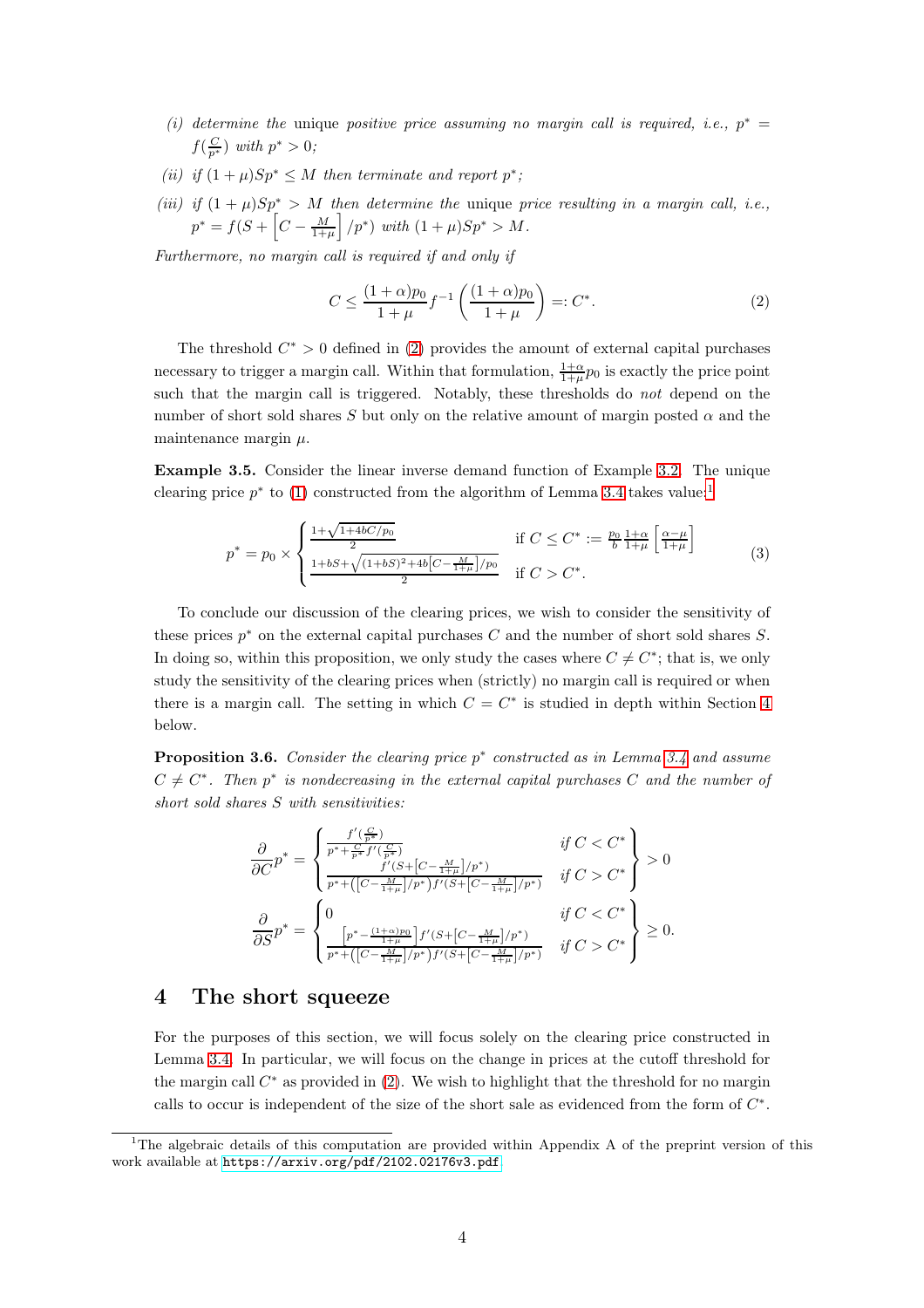**Definition 4.1.** The size of the short squeeze is the difference between the price with a margin call with that without a margin call at external capital purchase of  $C^*$ , i.e.,

$$
\delta := \lim_{C \searrow C^*} p^*(C) - \lim_{C \nearrow C^*} p^*(C)
$$

with explicit dependence of the clearing price on capital purchases with  $p^*$  constructed as in Lemma [3.4.](#page-2-1)

Remark 4.2. The limiting clearing price without a margin call at the external capital purchase of  $C^*$  is equal to  $\lim_{C \nearrow C^*} p^*(C) = \frac{1+\alpha}{1+\mu} p_0$  by construction of  $C^*$ .

<span id="page-4-1"></span>**Lemma 4.3.** The size of the short squeeze is strictly positive  $\delta > 0$  if and only if  $S > S^* :=$  $f^{-1}(\frac{(1+\alpha)p_0}{1+\mu})+\frac{(1+\alpha)p_0}{(1+\mu)f'(f^{-1}(\frac{(1+\alpha)p_0}{1+\mu}))}$  physical shares of the asset have been short sold.

Before studying the size of the short squeeze under the linear inverse demand function scenario in Example [4.4,](#page-4-0) we wish to give a few comments regarding the threshold value  $S^*$ proposed in Lemma [4.3.](#page-4-1) First, consider the form of  $S^*$ . Recall that  $\frac{1+\alpha}{1+\mu}p_0$  is the threshold price for a margin call. Therefore  $f^{-1}(\frac{1+\alpha}{1+\mu}p_0)$  provides exactly the number of shares of the asset to be purchased to reach a value of  $C^*$  (i.e., to be on the cusp of triggering the margin call). Likewise the value  $f'(f^{-1}(\frac{1+\alpha}{1+\mu}p_0))$  provides the (marginal) market impact after purchasing  $C^*$  worth of shares of the asset. Taken together, this threshold short sold volume  $S^*$  is the sum of the number of assets purchased externally by  $C^*$  (given by  $f^{-1}(\frac{(1+\alpha)p_0}{1+\mu})$  and the number of shares that would need to be purchased given the "current" market impact in order to reach the threshold price (given by  $\frac{(1+\alpha)p_0}{(1+\mu)f'(f^{-1}(\frac{(1+\alpha)p_0}{1+\mu}))}$ ).

Furthermore, we find that the value  $S^*$  proposed in Lemma [4.3](#page-4-1) is of high importance due to its relevance with financial stability. Specifically, if the number of short sold shares  $S$  is less than  $S^*$  then the realized clearing price  $p^*$  from Lemma [3.4](#page-2-1) is continuous in the external capital purchases  $C$ . This means that any marginal change in the system parameters results in only a marginal change in the clearing price, i.e., market stability is achieved. However, if the number of short sold shares exceeds  $S^*$ , then at  $C^*$  external capital purchases market behavior becomes wholly unstable and a marginal change in system parameters can result in a drastically different clearing price (as encoded by, e.g., the size of the short squeeze  $\delta$ ).

From a regulatory perspective, this threshold short sales provide a tradeoff between the financial stability and market efficiency (see, e.g., [\[3,](#page-7-13) [15\]](#page-7-14)). On the extreme cases, disallowing any short selling is harmful for market efficiency and accurate price discovery ([\[3,](#page-7-13) [15\]](#page-7-14)) but allowing for unlimited short selling can result in a strictly positive short squeeze if  $S > S^*$ . As the short squeeze is a rare event, placing such a limit on short sales would both promote financial stability and allow for much of the market efficiency gains.

We now wish to provide an explicit formulation for the size of the short squeeze and, in particular, necessary and sufficient conditions for the existence of a short squeeze under the linear inverse demand function of Example [3.2.](#page-2-3)

<span id="page-4-0"></span>Example 4.4. Consider the linear inverse demand function of Example [3.2.](#page-2-3) The size of the short squeeze is given by  $\delta = \left[ bS - \frac{1-\mu+2\alpha}{1+\mu} \right]^+ p_0$  $\delta = \left[ bS - \frac{1-\mu+2\alpha}{1+\mu} \right]^+ p_0$  $\delta = \left[ bS - \frac{1-\mu+2\alpha}{1+\mu} \right]^+ p_0$  with  $S^* = \frac{1-\mu+2\alpha}{b(1+\mu)}$ .

To conclude this discussion of the behavior of the short squeeze, we wish consider the sensitivity of  $\delta$  to the number of short sold shares S. In particular, we are interested in how the size of the short squeeze changes in the number of short sold shares when  $S > S^*$ .

<span id="page-4-2"></span><sup>&</sup>lt;sup>2</sup>The algebraic details of this computation are provided within Appendix B of the preprint version of this work available at <https://arxiv.org/pdf/2102.02176v3.pdf>.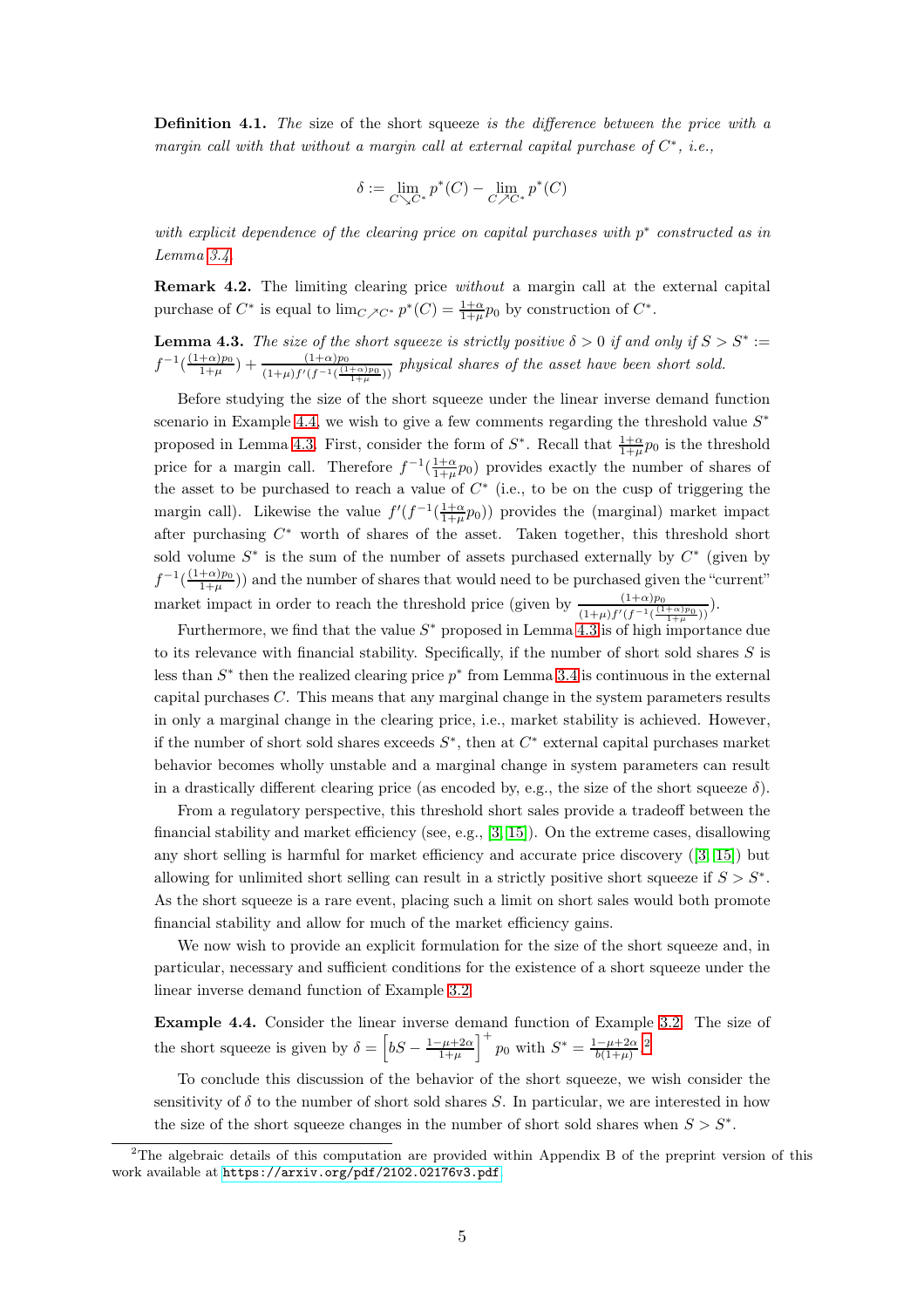<span id="page-5-3"></span>Corollary 4.5. The size of the short squeeze  $\delta$  is nondecreasing in the number of sold assets S with sensitivity:

$$
\frac{\partial}{\partial S}\delta = \frac{\left[p^* - \frac{(1+\alpha)p_0}{1+\mu}\right]f'\left(S - \frac{(1+\alpha)p_0}{(1+\mu)p^*}\left[S - f^{-1}\left(\frac{(1+\alpha)p_0}{1+\mu}\right)\right]\right)}{p^* - \frac{(1+\alpha)p_0}{(1+\mu)p^*}\left[S - f^{-1}\left(\frac{(1+\alpha)p_0}{1+\mu}\right)\right]f'\left(S - \frac{(1+\alpha)p_0}{(1+\mu)p^*}\left[S - f^{-1}\left(\frac{(1+\alpha)p_0}{1+\mu}\right)\right]\right)}\mathbb{I}_{\{S > S^*\}} \ge 0.
$$

### <span id="page-5-0"></span>5 Case Studies

Within this section we wish to consider three separate case studies. The first two are to study the short squeeze events of early 2021. The final case study is a speculative example of a heavily shorted stock at the time of this writing. To simplify these examples we consider constant parameters  $\alpha = 0.45$  and  $\mu = 0.30$  to conform with regulatory requirements and provide simple heuristic values. Throughout this section we will solely focus on the linear inverse demand function setting of Example [3.2.](#page-2-3) Notably, this construction provides a threshold  $S^* \approx 1.23/b$  inversely proportional to market impacts for the existence of a strictly positive short squeeze. That is, prices become unstable and jump if the shorted quantity S exceeds  $S^*$  so long as external investors inject more than  $C^*$  into the stock. Additionally, to simplify these considerations, we will proceed with an estimated market impact of  $b = 2/V$ where  $V$  denotes the average daily volume; therefore we consider these case studies with threshold  $S^* \approx 0.615V$ . In this way there is, equivalently, a threshold short interest ratio  $s^*$  ≈ 0.615 which we can utilize. Similarly, the threshold external capital expenditures to trigger the margin call is approximately 6.4[3](#page-5-1)% of the ADV, i.e.,  $C^* \approx 0.0643 V p_0$ .<sup>3</sup>

### 5.1 Case studies of r/WallStreetBets

In this section we wish to consider two stocks that have been part of a coordinated action from the online community r/WallStreetBets in early 2021. Specifically we focus on GameStop Corp. (GME) and AMC Entertainment Holdings Inc. (AMC). All data utilized in this section was collected so as to be timed prior to the actions of the online community r/WallStreetBets in early 2021.

<span id="page-5-2"></span>Example 5.1. [GameStop Corp.] In this first case study, we consider GME stock in early 2021. As of December 15, 2020 – prior to the early 2021 price movements for the stock – there are 69.75 million shares of the stock outstanding; of those shares, 46.89 million are actually floating and available for transactions. The ADV for all trading days in 2020 was approximately  $V = 6.68$  million shares per day. Critically for this work, as of December 15, 2020, a total of 68.13 million shares were shorted. That is, the short interest ratio is given by  $s = 68.13/6.68 \approx 10.2$ . Notably this short interest ratio is far in excess of  $s^* \approx 0.615$ . As such, we find that a strictly positive short squeeze occurs with size  $\delta =$  $p_0\left(bsV - \frac{1-\mu+2\alpha}{1+\mu}\right) \approx 19.17p_0$ , i.e., the price would jump by more than 1900% due to a short squeeze, at an external capital purchase of  $C^* \approx $7.3$  million. With a price per share of approximately  $p_0 = $17/\text{share}$  prior to the short squeeze, we would anticipate a sudden jump in prices to over \$340/share due to the short squeeze; in fact, under such a scenario we compute the clearing price  $p^* = $344.84/\text{share}$ . This is a jump in price from approximately  $$18.96/share before the short squeeze (due entirely to the external capital purchases of  $C^*$ ).$ This is consistent with price movements observed in early 2021 leading up to a spike in prices on January 27, 2021.

<span id="page-5-1"></span><sup>&</sup>lt;sup>3</sup>All data utilized in this section was collected from Yahoo Finance.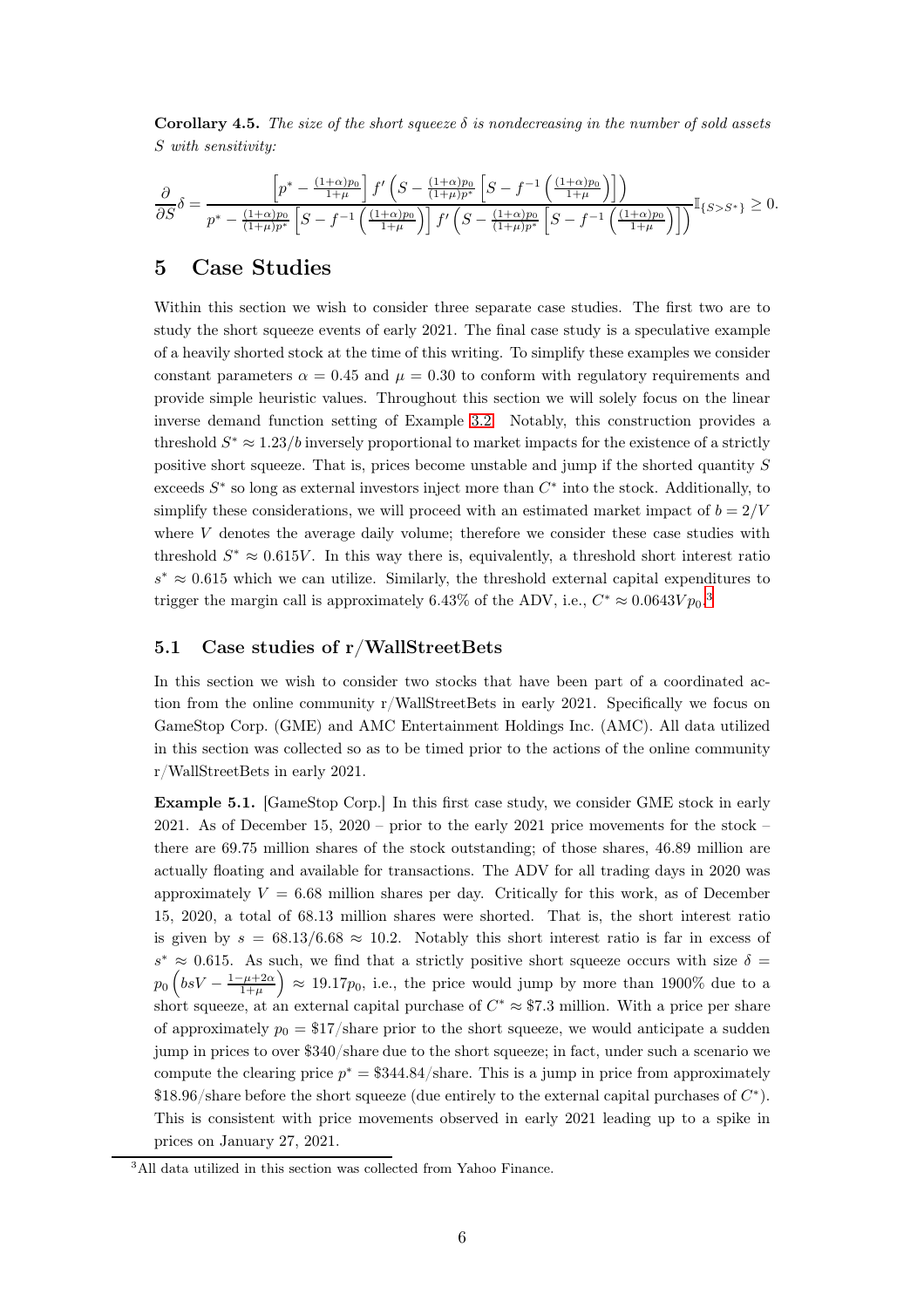<span id="page-6-0"></span>Example 5.2. [AMC Entertainment Holdings Inc.] In this second case study, we consider AMC stock in early 2021. As of January 15, 2021, there are 287.28 million shares of the stock outstanding; of those shares, 114.94 million are actually floating and available for transactions. The ADV for all trading days in 2020 was approximately  $V = 10.70$  million shares per day. Critically for this work, as of January 15, 2021, a total of 44.67 million shares were shorted. That is, the short interest ratio is given by  $s = 44.67/10.70 \approx 4.17$ . Notably this short interest ratio is in excess of  $s^* \approx 0.615$ . As such, we find that a strictly positive short squeeze occurs with size  $\delta = p_0 \left( bsV - \frac{1-\mu+2\alpha}{1+\mu} \right) \approx 7.11p_0$ , i.e., the price would jump by more than 700% due to a short squeeze, at an external capital purchase of  $C^* \approx $1.6$ million. With a price per share of approximately  $p_0 = $2.33/\text{share}$  prior to the short squeeze, we would anticipate a sudden jump in prices to over \$18.90/share due to the short squeeze; in fact, under such a scenario we compute the clearing price  $p^* = \frac{19.18}{\text{share}}$ . This is a jump in price from approximately \$2.60/share before the short squeeze (due entirely to the external capital purchases  $C^*$ ). This is consistent with price movements observed on in early 2021 with a significant price spike observed on January 27, 2021.

#### 5.2 A speculative case study

In this section we wish to consider a final, counterfactual, case study. For this example, we wish to study a stock that, as of the time of this writing, has not experienced a short squeeze but which is heavily short sold. For this task, we consider Rite Aid Corp. (RAD) at the end of the first quarter of 2022 to test what kind of short squeeze event could occur under enough external capital purchases.

Example 5.3. [Rite Aid Corp.] In this final case study, we consider RAD stock at the end of the first quarter 2022. As of March 31, 2022, there are 55.78 million shares of the stock outstanding; of those shares 52.59 million are actually floating and available for transactions. The ADV for all trading days in the year prior to March 31, 2022 was approximately  $V = 2.13$ million shares per day. Critically for this work, as of March 31, 2022, a total of 17.22 million shares were shorted. That is, the short interest ratio is given by  $s = 17.22/2.13 \approx 8.08$ . Notably, this short interest ratio is in excess of  $s^* \approx 0.615$ . As such, we find that a strictly positive short squeeze occurs with size  $\delta = p_0 \left(bsV - \frac{1-\mu+2\alpha}{1+\mu}\right) \approx 14.93p_0$ , i.e., the price would jump by almost 1500% due to a short squeeze, at an external capital purchase of  $C^* \approx $1.2$  million. With a price per share of  $p_0 = $8.75/\text{share}$  at market close on March 31, 2022, we would anticipate a sudden jump in price to approximately \$130.64/share due to the short squeeze; in fact, under such a scenario we compute the clearing price  $p^* =$ \$140.39/share. This is a jump in price from approximately \$9.76/share before a possible short squeeze (due entirely to the external capital purchase  $C^*$ ). At the time of this writing, the author is not aware of any attempted short squeeze on RAD stock with the prior high point coming during the actions of r/WallStreetBets in early 2021 when the price reached approximately \$26.30/share. Notably, in comparing this example with Examples [5.1](#page-5-2) and [5.2,](#page-6-0) RAD would require less capital purchases in order to trigger a short squeeze than either GME or AMC did in early 2021; furthermore with the size of the short squeeze at approximately 1493%, this event would be over double the size of the one experienced by AMC and over 75% of the size of the short squeeze of GME.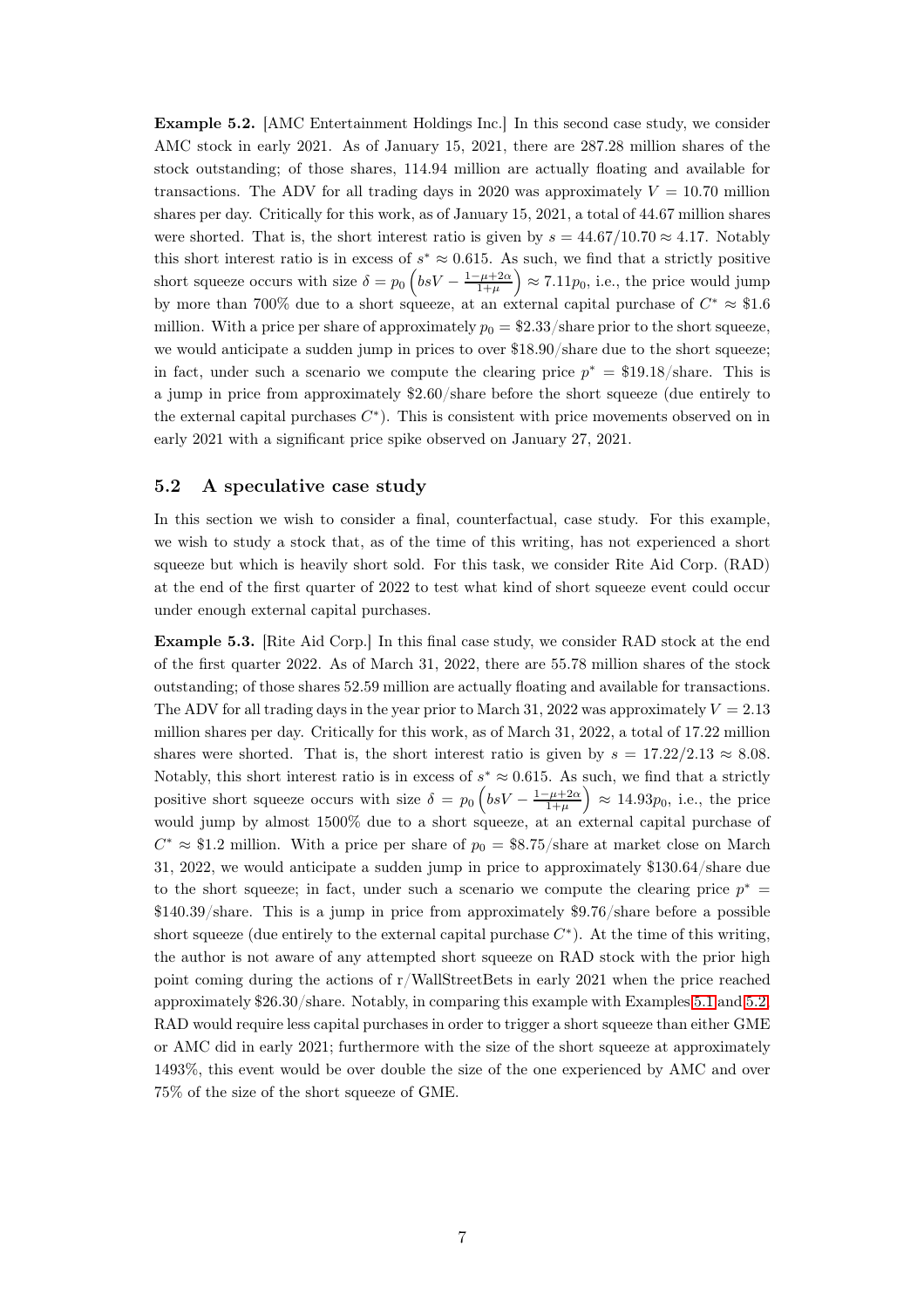# 6 Conclusion

In this work we developed a formulation that provides the equilibrium price due to feedback effects of margin calls on short sales. In doing so, we found two cutoff levels: (i)  $C^*$  external capital that needs to be invested into the asset to trigger a margin call and (ii)  $S^*$  shares that, if short sold, will trigger a short squeeze and a rapid jump in prices. We found, numerically, that recent price movements in several stocks can be attributed to the short squeeze as they have been highly short sold – above  $S^*$  – and, due to increased retail investment, have likely exceeded  $C^*$  in external investments; furthermore, we considered another stock that may be poised for a similar squeeze in the near future. The threshold to achieve a short squeeze  $S^*$ is of wider interest as it provides a threshold for which prices can become unstable. This threshold would be of particular interest to regulators as the consequences are inherently tied to financial stability as, if S<sup>\*</sup> is exceeded, short squeezes and price volatility is a natural consequence.

## <span id="page-7-1"></span>References

- <span id="page-7-3"></span>[1] Hamed Amini, Damir Filipović, and Andreea Minca. Uniqueness of equilibrium in a payment system with liquidation costs. Operations Research Letters, 44(1):1–5, 2016.
- <span id="page-7-13"></span>[2] Yann Braouezec and Lakshithe Wagalath. Strategic fire-sales and price-mediated contagion in the banking system. European Journal of Operational Research, 274(3):1180–1197, 2019.
- <span id="page-7-0"></span>[3] Arturo Bris, William N Goetzmann, and Ning Zhu. Efficiency and the bear: Short sales and markets around the world. The Journal of Finance, 62(3):1029–1079, 2007.
- <span id="page-7-8"></span>[4] Rodrigo Cifuentes, Hyun Song Shin, and Gianluigi Ferrucci. Liquidity risk and contagion. Journal of the European Economic Association, 3(2-3):556–566, 2005.
- <span id="page-7-10"></span>[5] Rama Cont and Eric Schaanning. Monitoring indirect contagion. Journal of Banking and Finance, 104:85–102, 2019.
- <span id="page-7-2"></span>[6] Larry Eisenberg and Thomas H. Noe. Systemic risk in financial systems. Management Science, 47(2):236–249, 2001.
- [7] Zachary Feinstein. Financial contagion and asset liquidation strategies. Operations Research Letters, 45(2):109–114, 2017.
- <span id="page-7-12"></span><span id="page-7-9"></span>[8] Zachary Feinstein. Obligations with physical delivery in a multi-layered financial network. SIAM Journal on Financial Mathematics, 10(4):877–906, 2019.
- [9] Zachary Feinstein and Grzegorz Hałaj. Interbank asset-liability networks with fire sale management. Bank of Canada Staff Working Paper Series, (2020-41), 2020.
- <span id="page-7-7"></span>[10] Robin Greenwood, Augustin Landier, and David Thesmar. Vulnerable banks. Journal of Financial Economics, 115(3):3–28, 2015.
- <span id="page-7-5"></span><span id="page-7-4"></span>[11] Bernardo Guimaraes and Pierluca Pannella. Short-squeeze bubbles. Available at SSRN, 2021.
- [12] Tim Hasso, Daniel Müller, Matthias Pelster, and Sonja Warkulat. Who participated in the gamestop frenzy? evidence from brokerage accounts. Finance Research Letters, page 102140, 2021.
- <span id="page-7-11"></span><span id="page-7-6"></span>[13] Tony Klein. A note on gamestop, short squeezes, and autodidactic herding: An evolution in financial literacy? Finance Research Letters, page 102229, 2021.
- [14] Leonard C.G. Rogers and Luitgard A.M. Veraart. Failure and rescue in an interbank network. Management Science, 59(4):882–898, 2013.
- <span id="page-7-14"></span>[15] Pedro AC Saffi and Kari Sigurdsson. Price efficiency and short selling. The Review of Financial Studies, 24(3):821–852, 2011.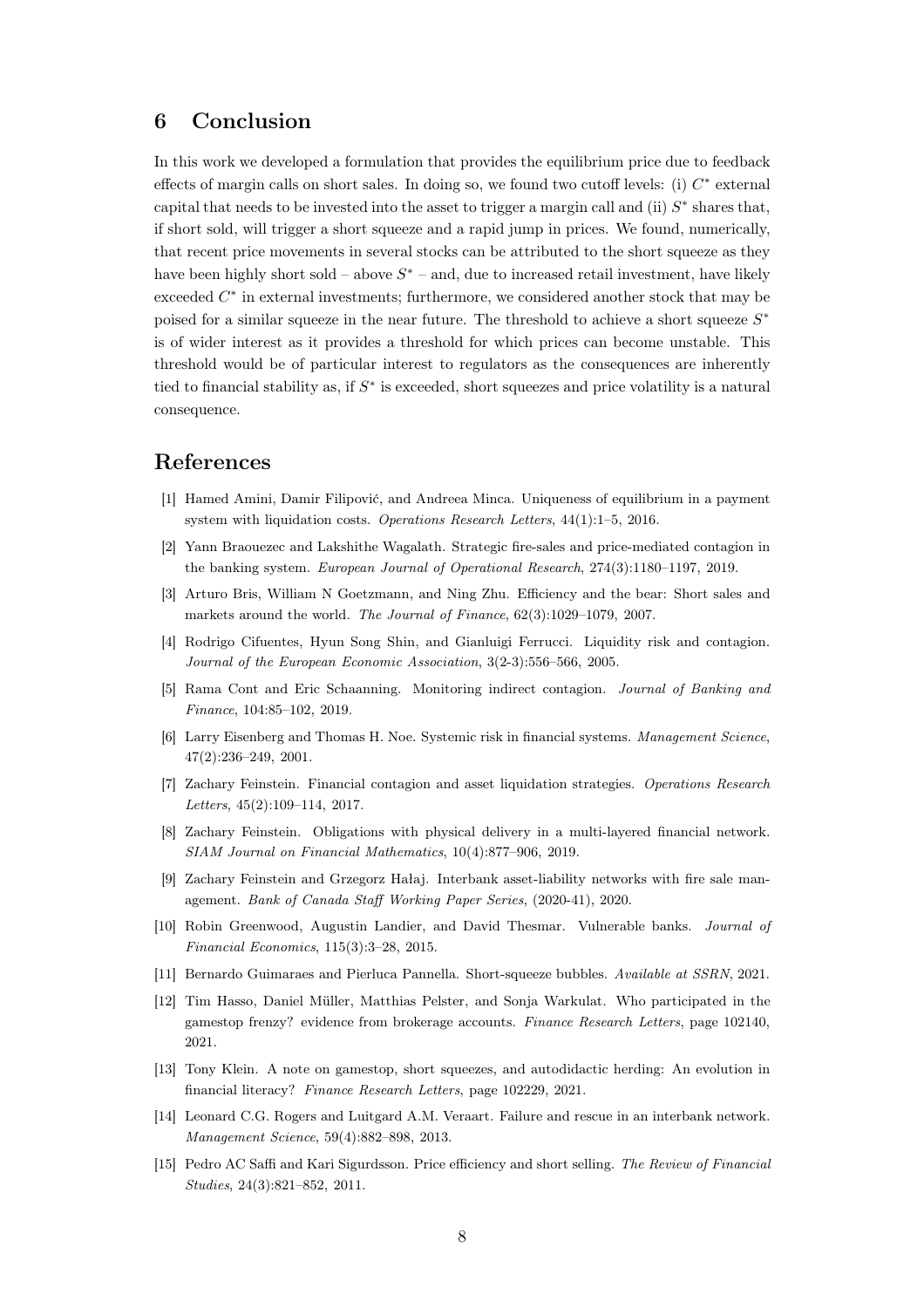### A Proofs of main results

#### A.1 Proof of Proposition [3.3](#page-2-4)

*Proof.* Let  $\Phi(p) := f(\frac{C}{p} + [S - \frac{M}{(1+\mu)p}]^+)$ . Then, by monotonicity of the inverse demand function f, it must follow that  $\Phi(p) \ge f(C/p) > f(0) = p_0$  and  $\Phi(p) \le f(C/p+S) \le f(C/p_0+S)$ for any  $p \geq p_0$ . Therefore any clearing price must exist in the interval  $[p_0, f(C/p_0 + S)]$ . As the inverse demand functions under considerations are continuous, existence of a clearing price follows immediately by Brouwer's fixed point theorem.  $\Box$ 

#### A.2 Proof of Lemma [3.4](#page-2-1)

Proof. To prove this result, we will first demonstrate that there exists a unique positive price  $p^* = f(C/p^*)$  under a no-margin call assumption. Second, provided the prior proposed price results in a margin call, we will show that there is a unique clearing price  $p^* =$  $f(S + [C - \frac{M}{1+\mu}]/p^*)$  that is consistent with a margin call  $(1+\mu)Sp^* > M$ .

(i) Under the no-margin call assumption, any clearing price  $p^*$  must be a root of  $p \mapsto$  $g(p) := f(C/p) - p$ . Immediately,  $g'(p) = -\frac{C}{p^2} f'(\frac{C}{p}) - 1 < 0$  for any  $p > 0$ . By continuity and strict decreasing-ness of g, there exists at most one solution of  $g(p) = 0$ . Furthermore,  $g(p_0) > 0$  and  $g(f(C/p_0)) < 0$  implies that there exists at least one solution of  $g(p) = 0$ , i.e., there exists a unique positive price assuming no margin call is required.

This price  $p^*$  is a clearing price of [\(1\)](#page-2-2) if and only if  $(1 + \mu)Sp^* \leq M = (1 + \alpha)Sp_0$ . That is,  $p^*$  is a clearing price if  $p^* \leq \frac{1+\alpha}{1+\mu}p_0$ . Due to the monotonicity of g, this holds if and only if  $g(\frac{1+\alpha}{1+\mu}p_0) \leq 0$  or, equivalently,  $f(\frac{(1+\mu)C}{(1+\alpha)p_0})$  $\frac{(1+\mu)C}{(1+\alpha)p_0}$   $\leq \frac{1+\alpha}{1+\mu}p_0$ . By the monotonicity of the inverse demand function  $f$ , this holds if and only if

$$
C\leq \frac{(1+\alpha)p_0}{1+\mu}f^{-1}\left(\frac{(1+\alpha)p_0}{1+\mu}\right)=:C^*.
$$

<span id="page-8-0"></span>(ii) Consider now that  $C > C^*$ , i.e., there is a realized margin call. Before studying the uniqueness of the clearing price in this setting, we will determine that at least one solution  $p^*$  must exist; this follows directly from Proposition [3.3](#page-2-4) as we are (implicitly) assuming that no solution exists without a margin call. In fact, any clearing solution in this setting must be such that  $p^* > \frac{1+\alpha}{1+\mu} p_0$  or else no margin call would be required as detailed in the above setting.

Consider now the question of uniqueness. As in the no-margin call case above, any clearing price must be a root of  $p \mapsto g(p) := f(S + [C - \frac{M}{1+\mu}]/p) - p$ . There are three possible cases to consider. First, if  $C > \frac{M}{1+\mu}$  then g is strictly decreasing which, as in the no-margin call case above, immediately implies that there is a unique clearing solution  $p^*$ . Second, if  $C = \frac{M}{1+\mu}$  then  $g(p) = f(S) - p$  and trivially the only possible root is  $p^* = f(S)$ . Finally, if  $C < \frac{M}{1+\mu}$  then g is strictly concave as

$$
g''(p) = \frac{C - \frac{M}{1+\mu}}{p^3} \left[ 2f'\left( S + [C - \frac{M}{1+\mu}]/p \right) + \frac{C - \frac{M}{1+\mu}}{p} f''\left( S + [C - \frac{M}{1+\mu}]/p \right) \right] < 0.
$$

Furthermore,  $f\left(\frac{(1+\mu)C}{(1+\alpha)n_0}\right)$  $\frac{(1+\mu)C}{(1+\alpha)p_0}$  >  $\frac{1+\alpha}{1+\mu}p_0$  by  $C > C^*$ , i.e.,  $g(\frac{(1+\alpha)p_0}{1+\mu}) > 0$ . Thus the first possible root such that  $(1 + \mu)Sp^* > M$  must also be the only clearing solution due to the concavity of g.